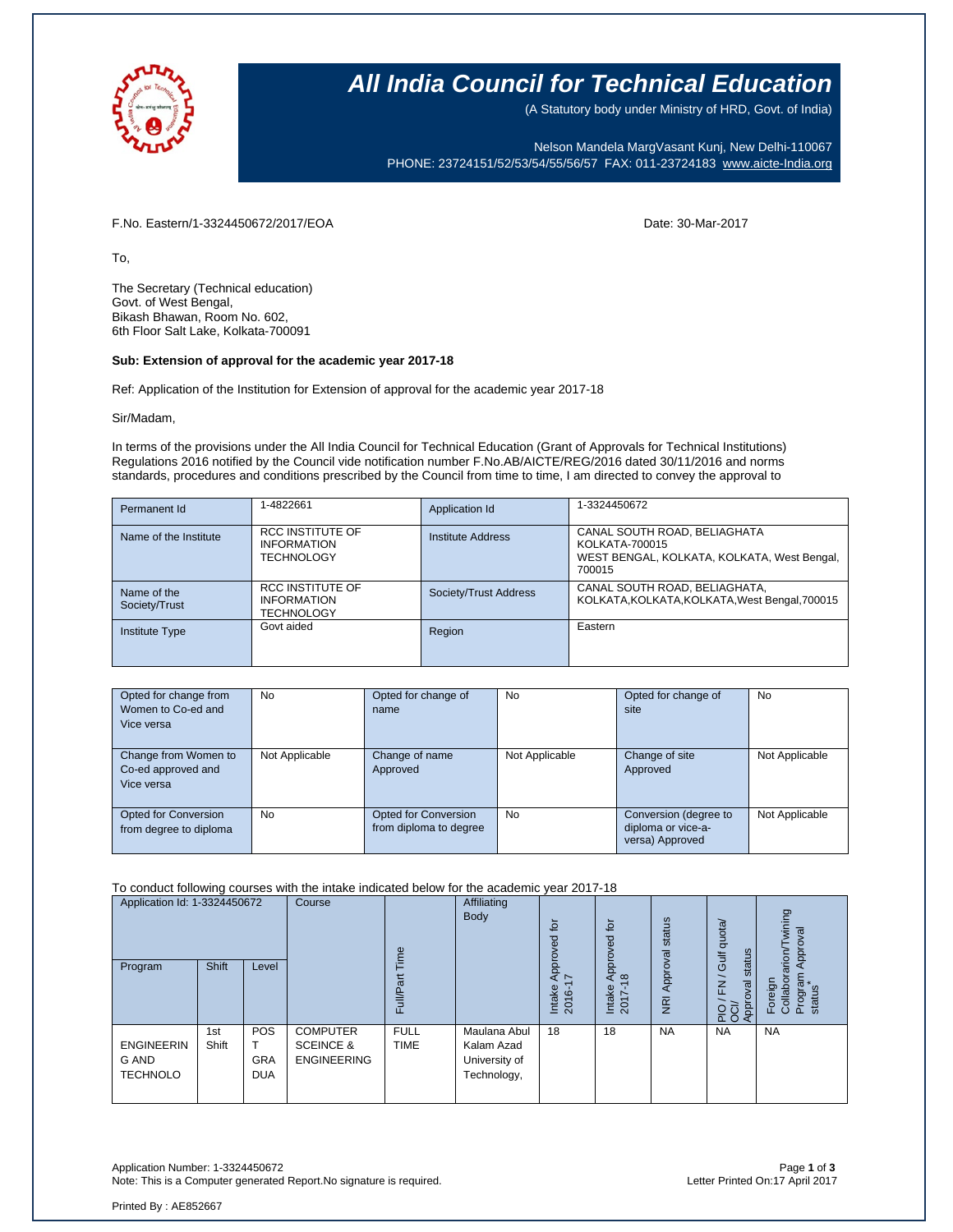

# **All India Council for Technical Education**

(A Statutory body under Ministry of HRD, Govt. of India)

Nelson Mandela MargVasant Kunj, New Delhi-110067 PHONE: 23724151/52/53/54/55/56/57 FAX: 011-23724183 [www.aicte-India.org](http://www.aicte-india.org/)

| GY                                                         |              | TE                                                               |                                                                                                               |                            |                                                                           |                 |                 |           |           |           |
|------------------------------------------------------------|--------------|------------------------------------------------------------------|---------------------------------------------------------------------------------------------------------------|----------------------------|---------------------------------------------------------------------------|-----------------|-----------------|-----------|-----------|-----------|
|                                                            |              |                                                                  |                                                                                                               |                            | West Bengal                                                               |                 |                 |           |           |           |
| <b>ENGINEERIN</b><br><b>G AND</b><br><b>TECHNOLO</b><br>GY | 1st<br>Shift | POS<br>T<br>GRA<br><b>DUA</b><br>TE                              | <b>INFORMATION</b><br><b>TECHNOLOGY</b>                                                                       | <b>FULL</b><br><b>TIME</b> | Maulana Abul<br>Kalam Azad<br>University of<br>Technology,<br>West Bengal | $\overline{18}$ | $\overline{18}$ | <b>NA</b> | <b>NA</b> | <b>NA</b> |
| <b>ENGINEERIN</b><br><b>G AND</b><br><b>TECHNOLO</b><br>GY | 1st<br>Shift | POS<br>T<br>GRA<br><b>DUA</b><br><b>TE</b>                       | <b>TELECOMMUNI</b><br>CATION<br><b>ENGINEERING</b>                                                            | <b>FULL</b><br><b>TIME</b> | Maulana Abul<br>Kalam Azad<br>University of<br>Technology,<br>West Bengal | 18              | 18              | <b>NA</b> | <b>NA</b> | <b>NA</b> |
| <b>ENGINEERIN</b><br><b>G AND</b><br><b>TECHNOLO</b><br>GY | 1st<br>Shift | <b>UND</b><br><b>ER</b><br><b>GRA</b><br><b>DUA</b><br><b>TE</b> | <b>APPLIED</b><br><b>ELECTRONICS</b><br><b>AND</b><br><b>INSTRUMENTA</b><br><b>TION</b><br><b>ENGINEERING</b> | <b>FULL</b><br><b>TIME</b> | Maulana Abul<br>Kalam Azad<br>University of<br>Technology,<br>West Bengal | 60              | 60              | <b>NA</b> | <b>NA</b> | <b>NA</b> |
| <b>ENGINEERIN</b><br><b>G AND</b><br><b>TECHNOLO</b><br>GY | 1st<br>Shift | <b>UND</b><br><b>ER</b><br><b>GRA</b><br><b>DUA</b><br><b>TE</b> | <b>COMPUTER</b><br><b>SCIENCE AND</b><br><b>ENGINEERING</b>                                                   | <b>FULL</b><br><b>TIME</b> | Maulana Abul<br>Kalam Azad<br>University of<br>Technology,<br>West Bengal | 90              | 120             | <b>NA</b> | <b>NA</b> | <b>NA</b> |
| <b>ENGINEERIN</b><br><b>G AND</b><br><b>TECHNOLO</b><br>GY | 1st<br>Shift | <b>UND</b><br><b>ER</b><br>GRA<br><b>DUA</b><br><b>TE</b>        | <b>ELECTRICAL</b><br><b>ENGINEERING</b>                                                                       | <b>FULL</b><br><b>TIME</b> | Maulana Abul<br>Kalam Azad<br>University of<br>Technology,<br>West Bengal | 60              | 60              | <b>NA</b> | <b>NA</b> | <b>NA</b> |
| <b>ENGINEERIN</b><br><b>G AND</b><br><b>TECHNOLO</b><br>GY | 1st<br>Shift | <b>UND</b><br>ER<br><b>GRA</b><br><b>DUA</b><br><b>TE</b>        | <b>ELECTRONICS</b><br>&<br><b>COMMUNICATI</b><br>ON ENGG                                                      | <b>FULL</b><br><b>TIME</b> | Maulana Abul<br>Kalam Azad<br>University of<br>Technology,<br>West Bengal | 120             | 120             | <b>NA</b> | <b>NA</b> | <b>NA</b> |
| <b>ENGINEERIN</b><br><b>G AND</b><br><b>TECHNOLO</b><br>GY | 1st<br>Shift | <b>UND</b><br>ER<br><b>GRA</b><br><b>DUA</b><br><b>TE</b>        | <b>INFORMATION</b><br><b>TECHNOLOGY</b>                                                                       | <b>FULL</b><br><b>TIME</b> | Maulana Abul<br>Kalam Azad<br>University of<br>Technology,<br>West Bengal | 90              | 120             | <b>NA</b> | <b>NA</b> | <b>NA</b> |
| <b>MCA</b>                                                 | 1st<br>Shift | POS<br>T.<br>GRA<br><b>DUA</b><br><b>TE</b>                      | <b>MASTERS IN</b><br><b>COMPUTER</b><br><b>APPLICATIONS</b>                                                   | <b>FULL</b><br><b>TIME</b> | Maulana Abul<br>Kalam Azad<br>University of<br>Technology,<br>West Bengal | 60              | 60              | <b>NA</b> | <b>NA</b> | <b>NA</b> |

The above mentioned approval is subject to the condition that

RCC INSTITUTE OF INFORMATION TECHNOLOGY

shall follow and adhere to the Regulations, guidelines and directions issued by AICTE from time to time and the undertaking / affidavit given by the institution along with the application submitted by the institution on portal.